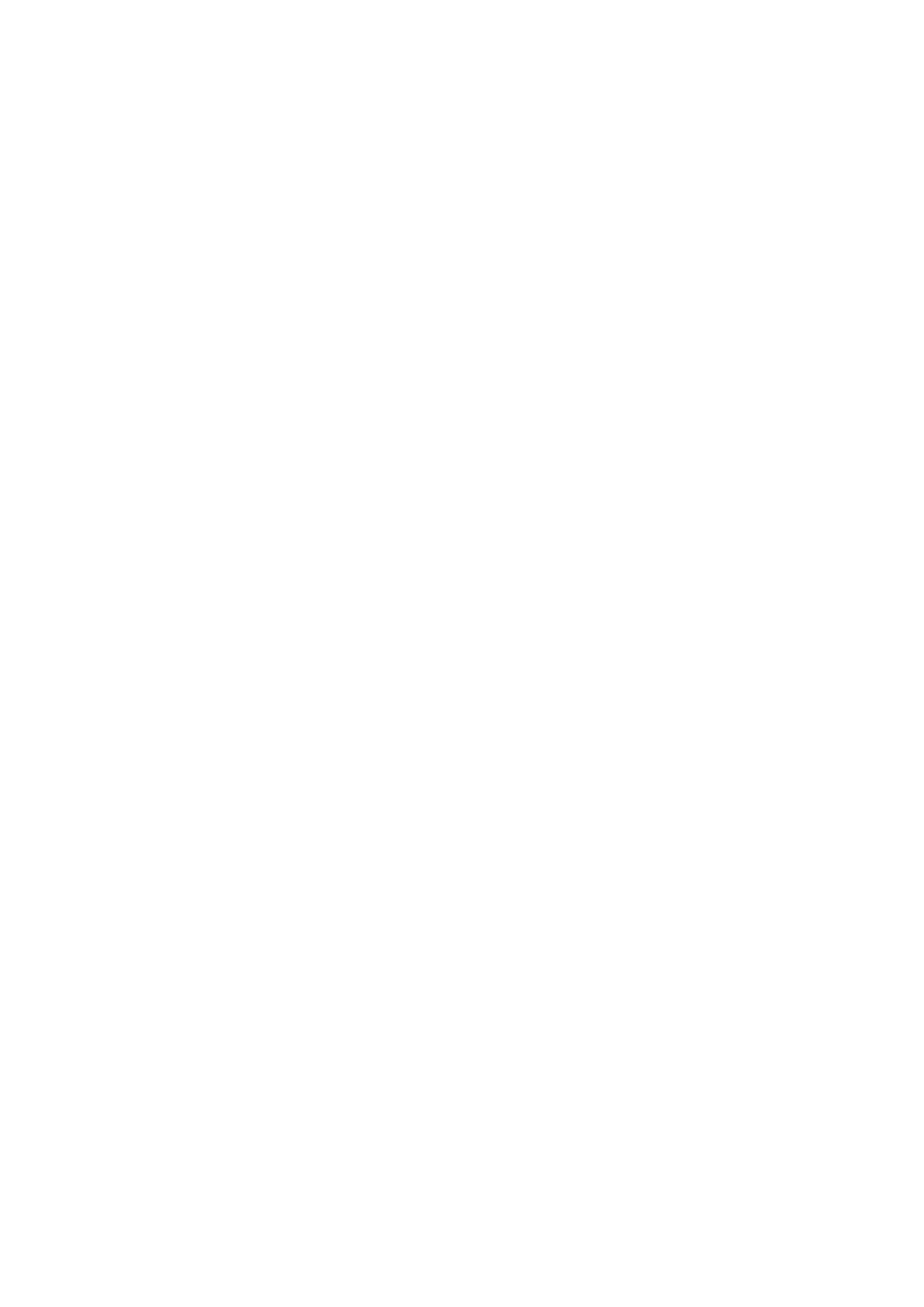图中, X 轴表示不同的测试用例约减方法, Y 轴表示对 应方法的 EXAM Score, 子图中每一个类似小提琴的部 分都表示一种测试用例约减方法在上述实验程序上的 错误定位精度分布, 其中, 外部形状为核密度估计, 内 部白色的点是中位数, 黑色盒型的范围是下四分位点 到上四分位点. 对应方法的错误定位精度分布在 Y 轴 较低位置的宽度越宽, 较高位置的宽度越窄, 表示对应 的方法定位错误需要检查的语句越少, 错误定位精度 越高.

在[图](#page-8-0) [4](#page-8-0) 的全部 5 个怀疑度公式中, 本文提出的方 法 IETCR 几乎与原始 MBFL 具有相同的数据分布, 与 其他方法相比, IETCR 方法 EXAM Score 的分布更接 近原始 MBFL. 因此, 与原始 MBFL 相比, IETCR 没有 明显降低错误定位精度, 并且明显优于其他测试用例 约减方法 SAMP 30% 和 FTMES. 对于 SAMP 30%, FTMES 方法而言, 错误定位效果较好的是 SAMP 30%, FTMES 次之.

为了更加精确地比较 IETCR 方法的定位效果, [表](#page-9-0) [6](#page-9-0) 分别列出了原始 MBFL, IETCR, SAMP(30%) 方法的 EXAM Score 值在不同检查比例下所占的百分比, 即 TOP-N% 值. 从[表](#page-9-0) [6](#page-9-0) 中的数据可观察到, 使用 IETCR 方法的 错误定位精度几乎等同于原始 MBFL 技术, 优于现有 方法 FTMES 和 SAMP 30%. 具体而言, 以第 3 行前两 列<1%, 0.31>为例, 表示使用怀疑度公式 Jaccard(JA) 对所有版本检查 1% 的代码时, 原始 MBFL 方法可以 定位其中 31% 的错误, 加粗部分表示使用对应怀疑度 公式和检查比例, 原始 MBFL, IETCR, SAMP 30% 方 法定位错误百分比的最大值. 使用全部怀疑度公式, 对 所有版本检查 1% 的代码, IETCR 方法定位到的错误 所占比例为: 0.29(JA), 0.29(OC), 0.27(OP), 0.02(TA), 0.28(DS), 原始 MBFL 能够定位到的错误比例为: 0.31(JA), 0.31(OC), 0.27(OP), 0.05(TA), 0.30(DS), 与原 始 MBFL 方法相比, IETCR 定位错误的百分比减少程 度不超过 3%, 并且明显优于 FTMES 和 SAMP 30% 方 法, 进一步说明 IETCR 方法能够精准定位被测程序中 的错误, 具有一定的实用价值, 在错误定位领域, 能精 确定位少量错误, 比模糊定位大量错误更具有实用意 义. 表中使用 Jaccard(JA) 公式检查 10%, 15%, 50%, 60% 的代码时, IETCR 方法定位错误的比例高于原始 MBFL, 在错误定位精度方面有了一定提升.



<span id="page-8-0"></span>图 4 MBFL 约减方法错误定位精度比较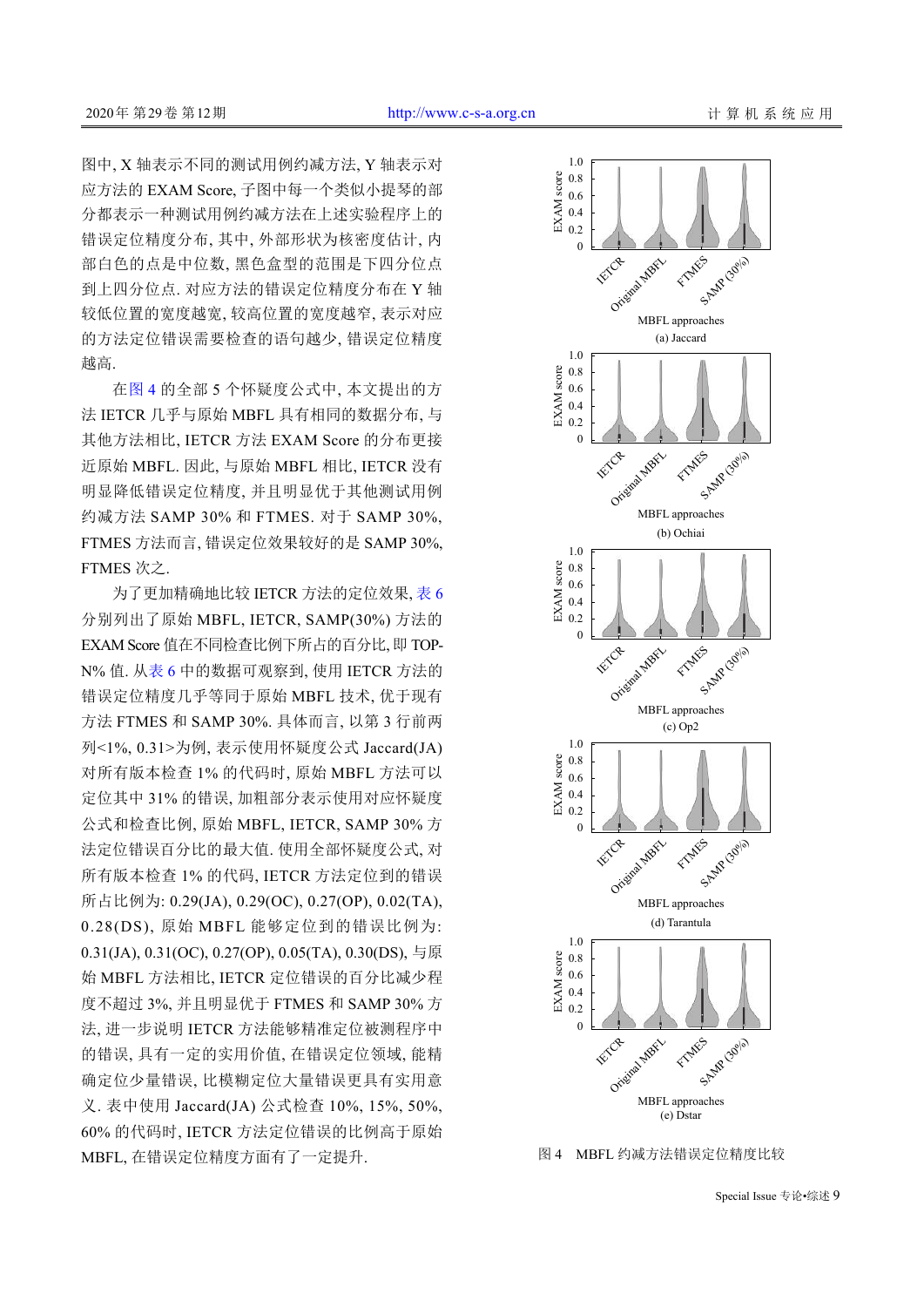<span id="page-9-0"></span>

| 表 6 |  |  |  |  |  | MBFL, IETCR, FTMES, SAMP 30% 错误定位精度比较 |
|-----|--|--|--|--|--|---------------------------------------|
|-----|--|--|--|--|--|---------------------------------------|

| <b>EXAM</b>       | Original MBFL |       |      | <b>IETCR</b> |      |      | <b>FTMES</b> |      |           | <b>SAMP 30%</b> |                   |           |           |           |      |                   |      |           |           |      |
|-------------------|---------------|-------|------|--------------|------|------|--------------|------|-----------|-----------------|-------------------|-----------|-----------|-----------|------|-------------------|------|-----------|-----------|------|
| threshold $(\% )$ | JA            | OC    | OP.  | <b>TA</b>    | DS   | JA   | OC           | OP.  | <b>TA</b> | DS              | JA                | OC        | OP.       | <b>TA</b> | DS.  | JA                | OC   | <b>OP</b> | <b>TA</b> | DS.  |
|                   | 0.31          | 0.31  | 0.27 | 0.05         | 0.30 | 0.29 | 0.29         | 0.27 | 0.02      | 0.28            | 0.03              | 0.03      | 0.03      | 0.01      | 0.03 | 0.22              | 0.22 | 0.20      | 0.05      | 0.22 |
| 5                 |               | 0.74  | 0.70 | 0.37         | 0.74 | 0.70 | 0.70         | 0.64 | 0.21      | 0.69            | 0.23              | 0.23      | 0.27      | 0.19      | 0.24 | 0.55              | 0.57 | 0.56      | 0.28      | 0.58 |
| 10                | 0.79          | 0.81  | 0.76 | 0.55         | 0.80 | 0.80 | 0.80         | 0.73 | 0.33      | 0.77            | 0.36              | 0.36      | 0.39      | 0.27      | 0.36 | 0.63              | 0.65 | 0.63      | 0.42      | 0.66 |
| 15                | 0.80          | 0.82  | 0.79 | 0.61         | 0.82 | 0.82 | 0.82         | 0.78 | 0.41      | 0.81            | 0.50              | 0.50      | 0.57      | 0.34      | 0.50 | 0.68              | 0.68 | 0.69      | 0.48      | 0.69 |
| 20                | 0.84          | 0.84  | 0.81 | 0.69         | 0.84 | 0.82 | 0.82         | 0.78 | 0.42      | 0.81            | 0.52              | 0.52      | 0.58      | 0.35 0.55 |      | 0.71              | 0.74 | 0.71      | 0.55      | 0.73 |
| 30                | 0.88          | 0.89  | 0.86 | 0.80         | 0.88 | 0.88 | 0.88         |      | 0.86 0.58 | 0.88            | 0.64              |           | 0.64 0.74 | 0.49      | 0.66 | 0.75              | 0.78 | 0.77      | 0.62      | 0.78 |
| 40                | 0.88          | 0.89  | 0.88 | 0.81         | 0.89 | 0.88 | 0.88         | 0.88 | 0.78      | 0.88            | 0.73              | 0.73      | 0.83      | 0.62      | 0.74 | 0.81              | 0.83 | 0.82      | 0.67      | 0.83 |
| 50                | 0.89          | 0.92  | 0.90 | 0.83         | 0.91 | 0.90 | 0.90         | 0.90 | 0.90      | 0.81            | 0.90              | 0.75      | 0.85      | 0.67      | 0.78 | 0.87              | 0.86 | 0.85      | 0.81      | 0.86 |
| 60                | 0.94          | 0.94  | 0.92 | 0.90         | 0.93 | 0.95 | 0.95         | 0.93 | 0.90      | 0.95            | 0.85              | 0.86      | 0.92      | 0.80      | 0.89 | 0.89              | 0.89 | 0.99      | 0.88      | 0.89 |
| 70                | 0.95          | 0.95  | 0.93 | 0.94         | 0.94 | 0.95 | 0.95         | 0.93 | 0.90      | 0.95            | $0.90^{\circ}$    | 0.90      | 0.92      | 0.86      | 0.92 | 0.90 <sup>1</sup> | 0.89 | 0.99      | 0.89      | 0.89 |
| 80                | 0.97          | 0.97  | 0.96 | 0.97         | 0.97 | 0.97 | 0.97         | 0.96 | 0.96      | 0.97            | 0.96              | 0.96      |           | 0.94 0.94 | 0.96 | 0.93 0.93         |      | 0.93      | 0.92      | 0.92 |
| 90                | 0.98          | 0.98  | 0.98 | 0.98         | 0.98 | 0.98 | 0.98         | 0.98 | 0.98      | 0.98            | 0.97              | 0.97      |           | 0.96 0.97 | 0.97 | 0.98              | 0.98 | 0.98      | 0.98      | 0.98 |
| 100               | 1 OO.         | L 00. | 00   | 1.00         | 00   | 1.00 | 1.00         | 1.00 | 1.00      | 1.00            | 1.00 <sub>l</sub> | 1.00 1.00 |           | 1.00      | 1.00 | 1.00              | 1.00 | 1.00      | 1.00      | 1.00 |

为了分析 IETCR 方法与原始 MBFL, FTMES, SAMP 30% 方法之间是否存在显著性差异, 本文在置 信度为 95% 的水平下对上述方法进行了秩和检验 (Wilcoxon signed-rank test), 试验结果[如表](#page-9-1) [7](#page-9-1) 所示. 表中 包括 5 个怀疑度公式, 每个对应的值包括两部分, 第一 部分为对应方法在所有被测程序中 EXAM Score 的平 均值, 括号中的值为对应方法与 IETCR 方法秩和检验 的 P-Values 值. 加粗部分对应的 P-Values 值大于 0.05, 表示对应方法与原始 MBFL 之间没有存在显著差异. 依据表中数据, IETCR 方法与原始 MBFL 之间不存在 显著性差异, 与 FTMES, SAMP 30% 方法 (Tarantula 公 式除外) 之间存在显著性差异

| $\sim$ 1<br><del>프로스크</del> - 1그 - 7J - 17 1 |              |             |              |                 |  |  |  |  |  |
|----------------------------------------------|--------------|-------------|--------------|-----------------|--|--|--|--|--|
| MBFL                                         | <b>IETCR</b> | <b>MBFL</b> | <b>FTMES</b> | <b>SAMP 30%</b> |  |  |  |  |  |
| Jaccard                                      | $0.10(-)$    | 0.10(0.47)  | 0.27(0.00)   | 0.28(0.00)      |  |  |  |  |  |
| Ochiai                                       | $0.10(-)$    | 0.09(0.36)  | 0.27(0.00)   | 0.27(0.00)      |  |  |  |  |  |
| Op2                                          | $0.12(-)$    | 0.11(0.36)  | 0.22(0.00)   | 0.28(0.00)      |  |  |  |  |  |
| Tarantula                                    | $0.28(-)$    | 0.19(0.09)  | 0.35(0.04)   | 0.33(0.70)      |  |  |  |  |  |
| Dstar                                        | $0.10(-)$    | 0.10(0.29)  | 0.25(0.00)   | 0.28(0.00)      |  |  |  |  |  |

<span id="page-9-1"></span>表 7 显著性分析

4.4.3 方法的影响因素

为探讨 RQ3, 本文从计算测试用例信息熵的怀疑 度公式和信息熵的计算过程出发, 讨论 IETCR 的影响 因素和额外开销.

本节首先研究不同 SBFL 公式的定位效果, 并选 择性能最优的怀疑度公式用于 IETCR 方法中测试用 例信息熵的计算. 实验使用 5 种不同的 SBFL 公式, 对 上述实验程序中的错误进行定位, 实验结果如[表](#page-9-2) [8](#page-9-2) 所 示. [表](#page-9-2) [8](#page-9-2) 列出了不同 SBFL 公式的 EXAM Score 值在 不同检查比例下所占的百分比, 其中加粗部分表示使 用对应怀疑度公式和检查比例, SBFL 公式定位错误百

10 专论•综述 Special Issue

分比的最大值. 从表中数据可知, 所有检查比例中, 使 用 Dstar(DS) 公式均能定位最多的错误, 说明在上述 SBFL 公式中, Dstar(DS) 的性能最优. 因此, 本文使用 Dstar 公式计算测试用例的信息熵.

<span id="page-9-2"></span>表 8 SBFL 方法错误定位精度比较

| Score $\leq$ (%) | JA   | <b>OC</b> | <b>OP</b> | <b>TA</b> | DS   |
|------------------|------|-----------|-----------|-----------|------|
| 1                | 0.27 | 0.29      | 0.3       | 0.06      | 0.33 |
| 5                | 0.46 | 0.5       | 0.55      | 0.35      | 0.57 |
| 10               | 0.72 | 0.73      | 0.74      | 0.57      | 0.81 |
| 15               | 0.77 | 0.77      | 0.76      | 0.73      | 0.84 |
| 20               | 0.77 | 0.8       | 0.84      | 0.74      | 0.86 |
| 30               | 0.9  | 0.89      | 0.89      | 0.91      | 0.95 |
| 40               | 0.91 | 0.91      | 0.91      | 0.91      | 0.95 |
| 50               | 0.91 | 0.91      | 0.91      | 0.91      | 0.95 |
| 60               | 0.96 | 0.96      | 0.96      | 0.96      | 0.96 |
| 70               | 0.99 | 0.99      | 1.00      | 1.00      | 1.00 |
| 80               | 0.99 | 0.99      | 1.00      | 1.00      | 1.00 |
| 90               | 1.00 | 1.00      | 1.00      | 1.00      | 1.00 |
| 100              | 1.00 | 1.00      | 1.00      | 1.00      | 1.00 |

本节其次讨论 IETCR 的额外时间开销. 本文统计 了该方法在实验程序上计算信息熵的时间开销, [如图](#page-10-0) [5](#page-10-0) 所示. 在[图](#page-10-0) [5](#page-10-0) 中, 横坐标表示不同的实验程序, 纵坐标 表示执行时间, 单位是秒, 图中每一部分表示 IETCR 方法在对应实验程序上计算全部通过测试用例的信息 熵所花费时间的分布情况, 其中包括 5 个数值点, 从下 到上依次为最小值, 下四分位数, 中位数, 上四分位数, 最大值.

由[图](#page-10-0) [5](#page-10-0) 可知, IETCR 方法在 6 个程序上测试用例 的信息熵计算时间范围为 20~800 s, 其中执行时间最 少的程序是 totinfo, 最大的程序是 printtokens, 有 3 个 程序的平均执行时间少于 200 s, 相比 IETCR 方法约减 的变异体执行开销, 这些额外执行时间是可以忽略不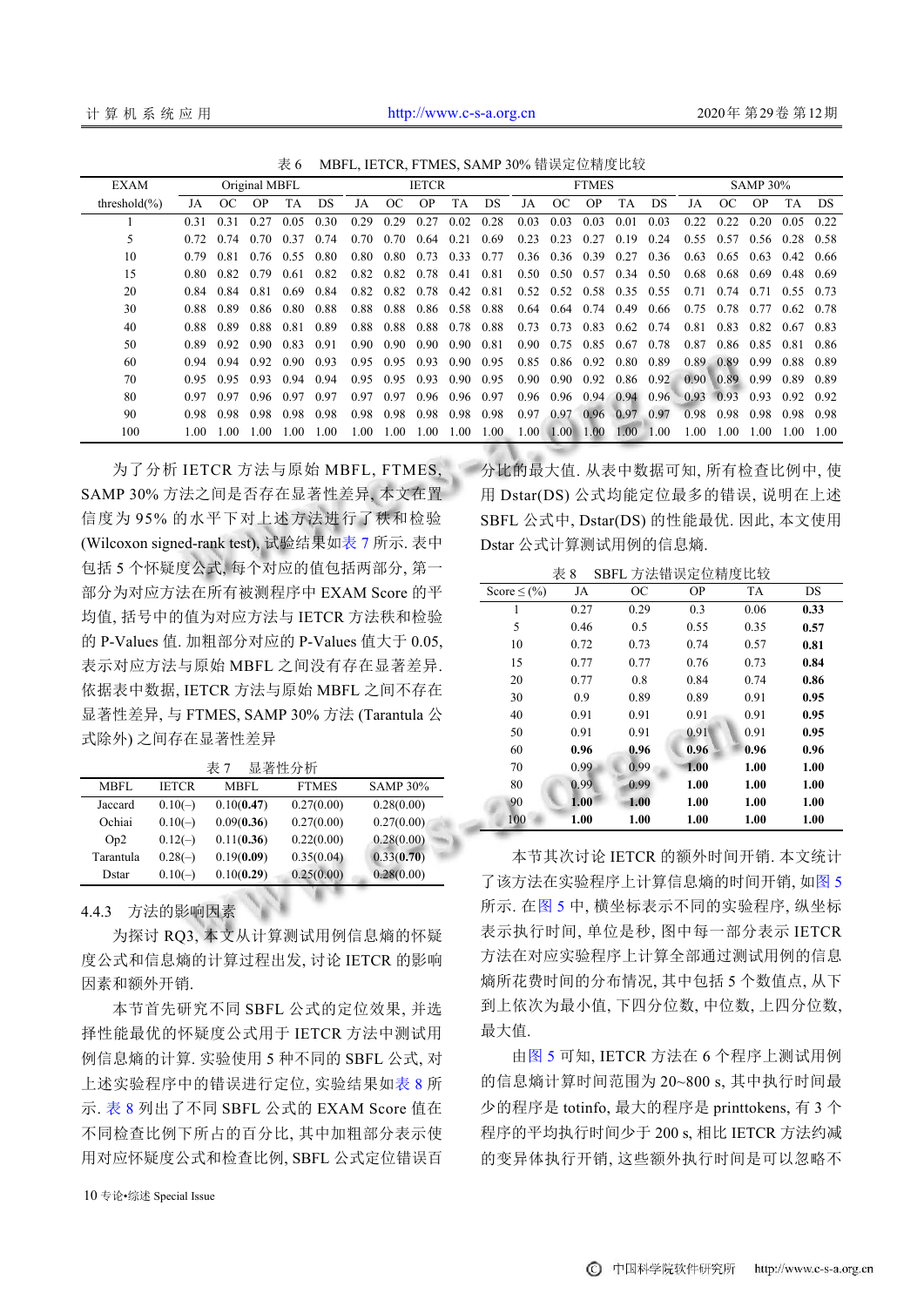计的. 因此, IETCR 有更好的约减效果, 同时伴随着少 量测试用例信息熵的计算开销.



图 5 IETCR 方法额外执行开销

<span id="page-10-0"></span>5 结论与展望

为了降低基于变异的错误定位技术的执行开销, 本文从测试用例角度, 提出了一种基于信息熵的测试 用例约减策略 IETCR, 利用信息熵理论对通过测试用 例进行排序, 选择执行部分检错能力强的通过测试用 例和所有失败测试用例, 有效减少了测试用例的数量, 同时保证了测试用例集的质量. 实验结果表明, IETCR 方法能够约减 56.3%~88.6% 的执行开销, 而错误定位 精度与原始 MBFL 技术没有显著性差异. 在后续的研 究中, 作者将考虑扩大数据集来验证方法的有效性, 并 结合基于机器学习的变异体执行结果预测方法, 在不 执行变异体的前提下预测其被测试用例杀死与否的结 果, 更进一步减少 MBFL 技术的执行开销.

## 参考文献

- Shin D, Bae DH. A theoretical framework for understanding 1 mutation-based testing methods. 2016 IEEE International Conference on Software Testing, Verification and Validation (ICST). Chicago, IL, USA. 2016. 299–308.
- 2 Howden WE. Theoretical and empirical studies of program testing. IEEE Transactions on Software Engineering, 1978, SE-4(4): 293–298.
- Wong WE, Gao RZ, Li YH, *et al*. A survey on software fault 3 localization. IEEE Transactions on Software Engineering, 2016, 42(8): 707–740.
- Masri W. Fault localization based on information flow 4 coverage. Software Testing, Verification and Reliability, 2010, 20(2): 121–147.
- 5 Keller F, Grunske L, Heiden S, et al. A critical evaluation of spectrum-based fault localization techniques on a large-scale software system. 2017 IEEE International Conference on Software Quality, Reliability and Security (QRS). Prague, Czech. 2017. 114–125.
- 6 Jones JA, Harrold MJ. Empirical evaluation of the Tarantula automatic fault-localization technique. Proceedings of the 20th IEEE/ACM International Conference on Automated Software Engineering. Long Beach, CA, USA. 2005. 273–282.
- Papadakis M, Le Traon Y. Using mutants to locate 7 "Unknown" faults. 2012 IEEE Fifth International Conference on Software Testing, Verification and Validation. Montreal, QC, Canada. 2012. 691–700.
- Papadakis M, Le Traon Y. Metallaxis-FL: Mutation-based 8 fault localization. Software Testing, Verification and Reliability, 2015, 25(5–7): 605–628.
- 9 Moon S, Kim Y, Kim M, et al. Ask the mutants: Mutating faulty programs for fault localization. 2014 IEEE Seventh International Conference on Software Testing, Verification and Validation. Cleveland, OH, USA. 2014. 153–162.
- 10 Pearson S, Campos J, Just R, et al. Evaluating and Improving Fault Localization. 2017 IEEE/ACM 39th International Conference on Software Engineering (ICSE). Buenos Aires, Argentina. 2017. 609–620.
- 11 Chekam TT, Papadakis M, Le Traon Y. Assessing and comparing mutation-based fault localization techniques. arXiv preprint arXiv: 1607.05512, 2016.
- 12 Mathur AP. Performance, effectiveness, and reliability issues in software testing. Proceedings the Fifteenth Annual International Computer Software & Applications Conference. Tokyo, Japan. 1991. 604–605.
- 13 De Oliveira AAL, Camilo-Junior CG, De Andrade Freitas EN, *et al*. FTMES: A failed-test-oriented mutant execution strategy for mutation-based fault localization. 2018 IEEE 29th International Symposium on Software Reliability Engineering. Memphis, TN, USA. 2018. 155–165.
- Liu Y, Li Z, Zhao RL, *et al*. An optimal mutation execution 14 strategy for cost reduction of mutation-based fault localization. Information Sciences, 2018, 422: 572–596.
- Yoo S, Harman M, Clark D. Fault localization prioritization: 15 Comparing information-theoretic and coverage-based approaches. ACM Transactions on Software Engineering and Methodology, 2013, 22(3): 19.
- 16 Papadakis M, Le Traon Y. Effective fault localization via mutation analysis: A selective mutation approach.

Special Issue 专论•综述 11